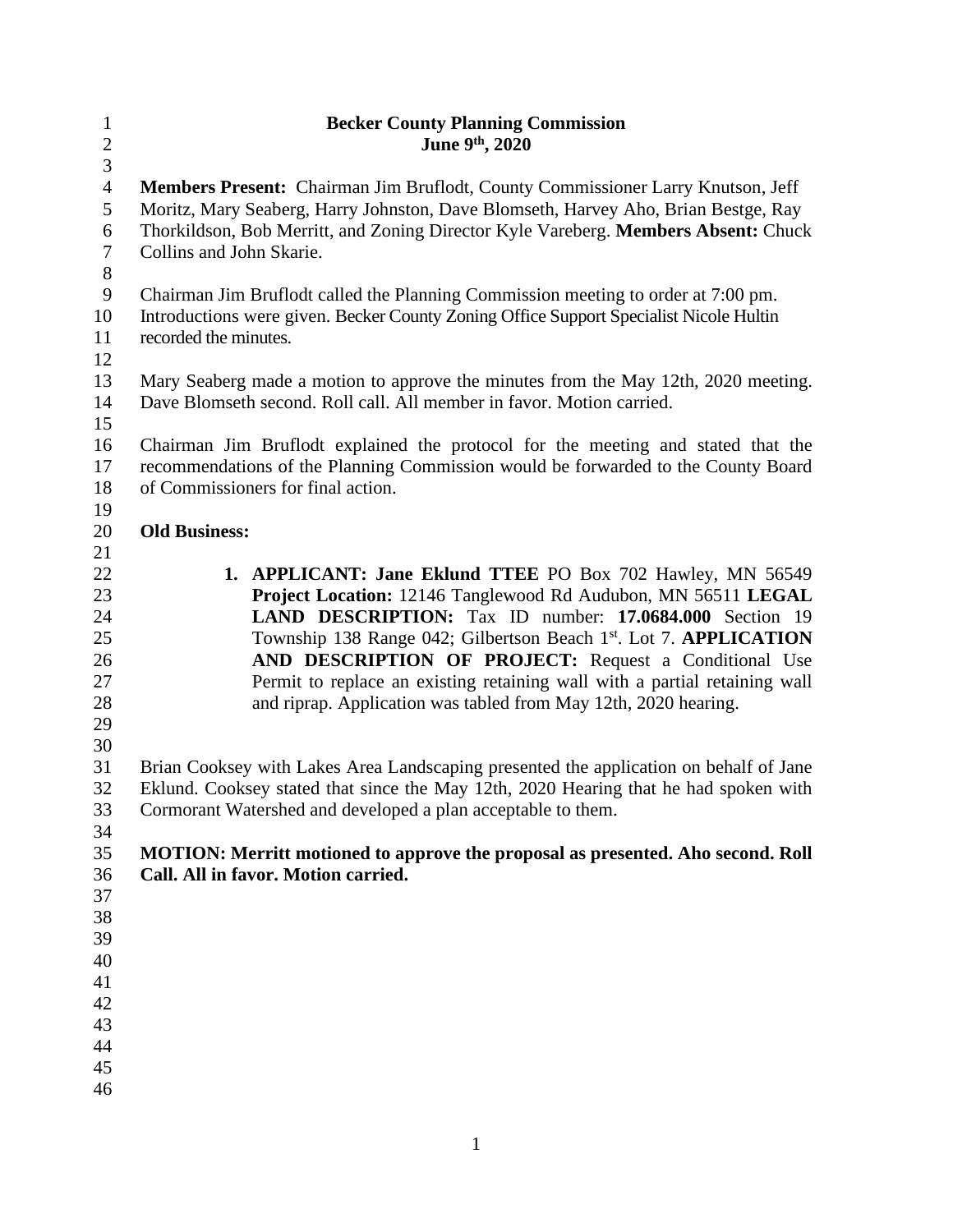## **New Business:**

| ™        |                                                                                          |  |  |  |
|----------|------------------------------------------------------------------------------------------|--|--|--|
| 49       | 1. APPLICANT: Wesley Jorgenson & Shantel Jorgenson 39600 160th St                        |  |  |  |
| 50       | Frazee, MN 56544 Project Location: 39600 160th St Frazee, MN 56544                       |  |  |  |
| 51       | <b>LEGAL LAND DESCRIPTION:</b> Tax ID number: 29.0005.002 Section                        |  |  |  |
| 52       | 02 Township 138 Range 039; 2-138-39 Govt Lot 2 N & W of Rd.                              |  |  |  |
| 53       | <b>APPLICATION AND DESCRIPTION OF PROJECT:</b> Request a                                 |  |  |  |
| 54       | Conditional Use Permit to operate a repair and vehicle maintenance                       |  |  |  |
| 55       | business.                                                                                |  |  |  |
| 56       |                                                                                          |  |  |  |
| 57       |                                                                                          |  |  |  |
| 58       | Wesley Jorgenson presented the application.                                              |  |  |  |
| 59       |                                                                                          |  |  |  |
| 60       | Vareberg read a letter from neighbor James Krueger.                                      |  |  |  |
| 61       |                                                                                          |  |  |  |
| 62       | Bruflodt asked Jorgenson what his response is to the letter.                             |  |  |  |
| 63       |                                                                                          |  |  |  |
| 64       | Jorgenson said he has maybe five trucks down there a week. Jorgenson stated that he      |  |  |  |
| 65       | is currently doing repairs part-time. He stated that most of the trucks currently at his |  |  |  |
| 66       | place are not repair jobs, but instead people he hired to work on his parking lot. He    |  |  |  |
| 67       | also stated that most of his work is pickups and cars. He added that there may be an     |  |  |  |
| 68       | occasional dump truck and trailer, but that he only has four heavy equipment clients.    |  |  |  |
| 69       | Joregenson stated that he planted 14 trees for a noise barrier, and that traffic down    |  |  |  |
| 70       | that road is minimal.                                                                    |  |  |  |
| 71       |                                                                                          |  |  |  |
| 72       | Knutson stated that he noticed the big light on the garage. He suggested possibly        |  |  |  |
| 73       | using a dimmer light or moving the direction in which it shines. Knutson asked           |  |  |  |
| 74       | Jorgenson what his business hours are.                                                   |  |  |  |
| 75       |                                                                                          |  |  |  |
| 76       | Jorgenson stated that he tries to be done by 9:00 pm, and that all work is done inside   |  |  |  |
| 77       | the shop. He also stated that he does not work on noisy vehicles.                        |  |  |  |
| 78       |                                                                                          |  |  |  |
| 79       | Knutson said he spoke with the township board, and they stated they have no              |  |  |  |
| 80       | problems with the repair business.                                                       |  |  |  |
| 81<br>82 | Bruflodt asked how many cars can be parked on the property, and how many junk            |  |  |  |
|          | cars are currently sitting outside.                                                      |  |  |  |
| 83<br>84 |                                                                                          |  |  |  |
| 85       | Jorgenson stated that no junk sits on the lot; only vehicles that are currently being    |  |  |  |
| 86       | worked on.                                                                               |  |  |  |
| 87       |                                                                                          |  |  |  |
| 88       | Johnston asked if Joregenson needed to have up to fifteen or if he could manage with     |  |  |  |
| 89       | less.                                                                                    |  |  |  |
| 90       |                                                                                          |  |  |  |
|          |                                                                                          |  |  |  |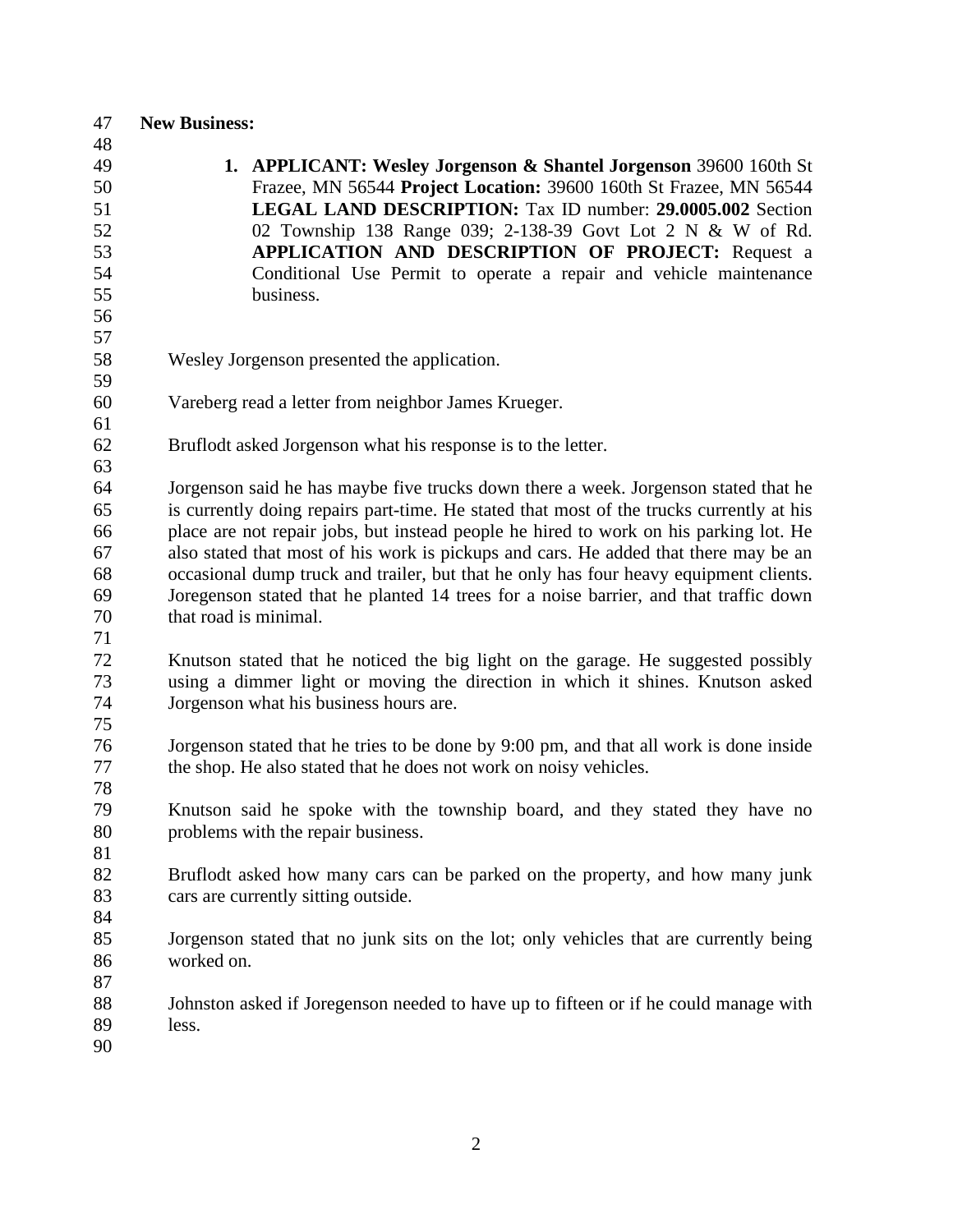| 91  | Joregenson stated that he likes to keep vehicles moving in an out. As soon as one is      |  |  |  |
|-----|-------------------------------------------------------------------------------------------|--|--|--|
| 92  | repaired, he requests the owner picks it up right away. He also mentioned that three      |  |  |  |
| 93  | vehicles are his personal vehicles. One is parked outside and two are parked inside.      |  |  |  |
| 94  |                                                                                           |  |  |  |
| 95  | Merritt asked the other members if there should be a parking limit.                       |  |  |  |
| 96  |                                                                                           |  |  |  |
| 97  | Bruflodt stated that he is more concerned that there be no junk cars parked outside,      |  |  |  |
| 98  | and less concerned about the active parking limit.                                        |  |  |  |
| 99  |                                                                                           |  |  |  |
| 100 | Knutson stated that a limit would help control the risk of junk cars being parked there.  |  |  |  |
| 101 |                                                                                           |  |  |  |
| 102 | Merritt requested they set a limit of 10 vehicle parking.                                 |  |  |  |
| 103 |                                                                                           |  |  |  |
| 104 | Jorgenson said a ten-vehicle limit would be fine.                                         |  |  |  |
| 105 |                                                                                           |  |  |  |
| 106 | Bestge asked Jorgenson what he planned to do with old parts.                              |  |  |  |
| 107 |                                                                                           |  |  |  |
| 108 | Wesley stated that he hauls out junk parts right away and does not let things sit around. |  |  |  |
| 109 |                                                                                           |  |  |  |
| 110 | MOTION: Seaberg motioned to approve the application with a limit of 10 vehicles.          |  |  |  |
| 111 | Johnston second. A stipulation was added that when old parts are removed from             |  |  |  |
| 112 | vehicles, they then need to be removed from the property within one month. Roll           |  |  |  |
| 113 | Call. All in favor to approve with stipulations. Motion carried.                          |  |  |  |
| 114 |                                                                                           |  |  |  |
|     |                                                                                           |  |  |  |
| 115 |                                                                                           |  |  |  |
| 116 |                                                                                           |  |  |  |
| 117 | 2. APPLICANT: Greiner, Balsiger & Rohweder Dairy LLP 27998 Co                             |  |  |  |
| 118 | Hwy 9 Lake Park, MN Project Location: 27998 Co Hwy 9 Lake Park,                           |  |  |  |
| 119 | MN 56554 LEGAL LAND DESCRIPTION: Tax ID number:                                           |  |  |  |
| 120 | 07.0008.001 Section 02 Township 140 Range 043; Lot 1 & SE1/4 of                           |  |  |  |
| 121 | NE1/4 Less S 3 Rods APPLICATION AND DESCRIPTION OF                                        |  |  |  |
| 122 | <b>PROJECT:</b> Request an amendment to an existing conditional use permit                |  |  |  |
| 123 | to expand to 3214 mature cows and 200 calves (4539.6 animal units) on                     |  |  |  |
| 124 | agricultural zoned property. The request also includes manure pit                         |  |  |  |
| 125 | modifications.                                                                            |  |  |  |
| 126 |                                                                                           |  |  |  |
| 127 |                                                                                           |  |  |  |
| 128 | Patrick Balsiger presented the application on behalf of Greiner, Balsiger, & Rohweder     |  |  |  |
| 129 | Dairy LLP.                                                                                |  |  |  |
| 130 |                                                                                           |  |  |  |
| 131 |                                                                                           |  |  |  |
|     | Aho asked how many more cows the barn was being built for.                                |  |  |  |
| 132 |                                                                                           |  |  |  |
| 133 | Balsiger stated 714.                                                                      |  |  |  |
| 134 |                                                                                           |  |  |  |
| 135 | <b>Testimony Closed.</b>                                                                  |  |  |  |
| 136 |                                                                                           |  |  |  |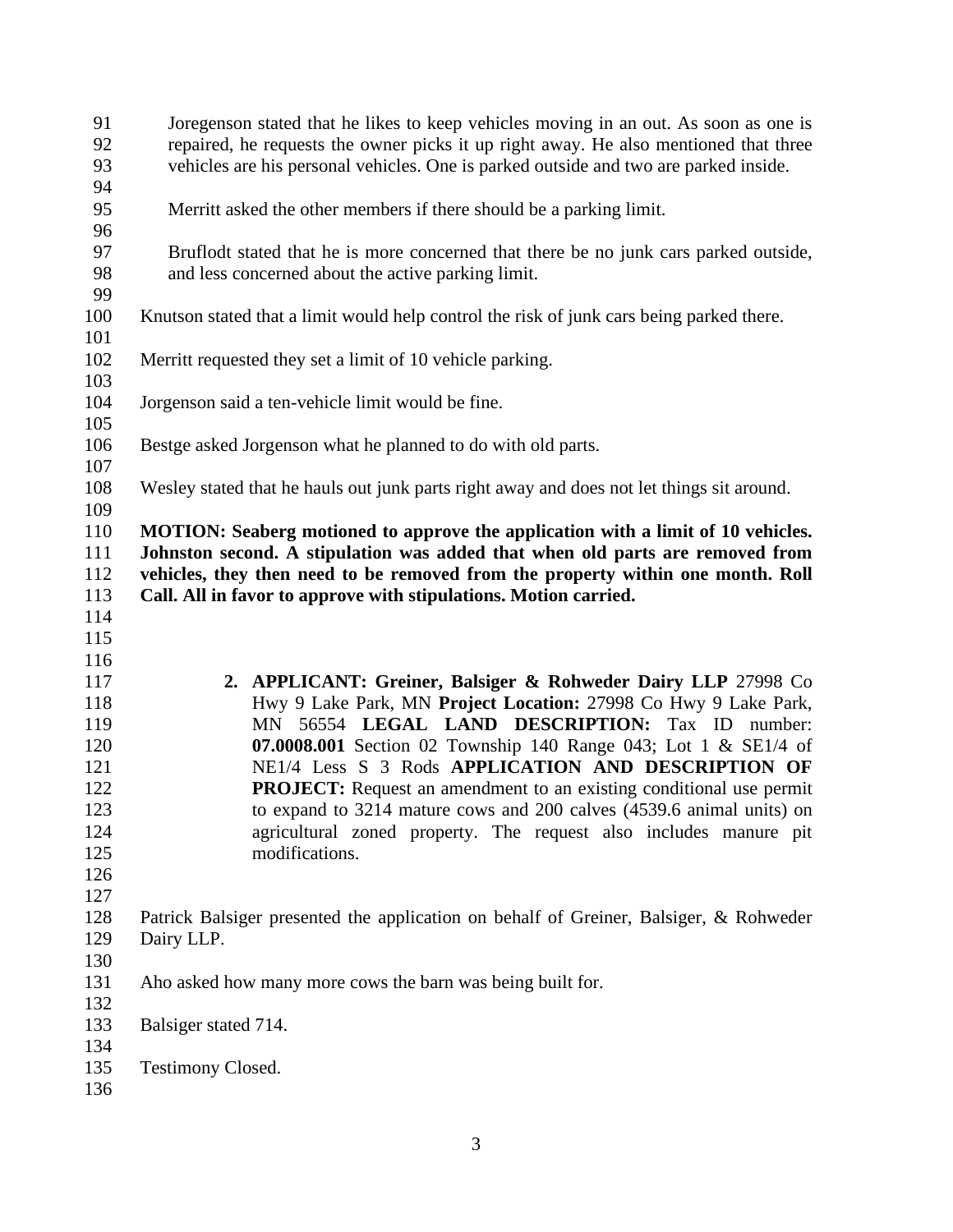| 137 | <b>MOTION:</b> Blomseth motioned to approve the application as<br>submitted.                  |  |  |
|-----|-----------------------------------------------------------------------------------------------|--|--|
| 138 | Thorkildson second. Roll Call. All in favor. Motion Carried.                                  |  |  |
| 139 |                                                                                               |  |  |
| 140 |                                                                                               |  |  |
| 141 |                                                                                               |  |  |
| 142 | 3. APPLICANT: Harold Duane Hickel 335th Ave Detroit Lakes, MN                                 |  |  |
| 143 | 56501 Project Location: 18347 335th Ave Detroit Lakes, MN 56501                               |  |  |
| 144 | <b>LEGAL LAND DESCRIPTION:</b> Tax ID Number: 10.0362.000 Section                             |  |  |
| 145 | 23 Township 139 Range 040; 23-139-040 N1/2 of SW1/4; Part of NW1/4                            |  |  |
| 146 | of SE1/4W of Otter Tail River; & SW1/4 of NW1/4 Less 10AC in NW                               |  |  |
| 147 | cor. APPLICATION AND DESCRIPTION OF PROJECT: Request a                                        |  |  |
| 148 | Conditional Use Permit for mining, rock crushing, and to operate an                           |  |  |
| 149 | asphalt plant.                                                                                |  |  |
| 150 |                                                                                               |  |  |
| 151 | Josh Larson from Anderson Brothers spoke on behalf Harold Hickel.                             |  |  |
| 152 |                                                                                               |  |  |
| 153 | Bruflodt asked if this project is only for the airport, and that once this project is done if |  |  |
| 154 | they would be done.                                                                           |  |  |
| 155 |                                                                                               |  |  |
| 156 | Larson said yes.                                                                              |  |  |
| 157 |                                                                                               |  |  |
| 158 | Seaberg asked the dates of the project.                                                       |  |  |
| 159 |                                                                                               |  |  |
| 160 | Larson stated a start date between late June and early July with an approximate total of 3    |  |  |
| 161 | weeks.                                                                                        |  |  |
| 162 |                                                                                               |  |  |
| 163 | Seaberg asked if it was possible to work less hours in a day since neighbors had              |  |  |
| 164 | expressed concern about the long operating hours.                                             |  |  |
| 165 |                                                                                               |  |  |
| 166 | Larson stated that they could do shorter days, but that would result in a longer amount of    |  |  |
| 167 | time to reach project completion. He mentioned that normal operating hours are usually        |  |  |
| 168 | 6:00 am to 8:00 pm.                                                                           |  |  |
| 169 |                                                                                               |  |  |
| 170 | Aho asked how noisy it gets when firing up the generator in the morning.                      |  |  |
| 171 |                                                                                               |  |  |
| 172 | Larson stated that there are three banks on the sides to help with sound.                     |  |  |
| 173 |                                                                                               |  |  |
| 174 | Seaberg asked if hauling starts right at 6:00 am.                                             |  |  |
| 175 |                                                                                               |  |  |
| 176 | Larson said the generator usually takes twenty to thirty minutes to warm up, so hauling       |  |  |
| 177 | usually begins around 6:30 am.                                                                |  |  |
| 178 |                                                                                               |  |  |
| 179 | Johnston asked if the crusher is in the lowest part of the pit.                               |  |  |
| 180 |                                                                                               |  |  |
| 181 | Larson stated it is on the west side of the pit.                                              |  |  |
| 182 |                                                                                               |  |  |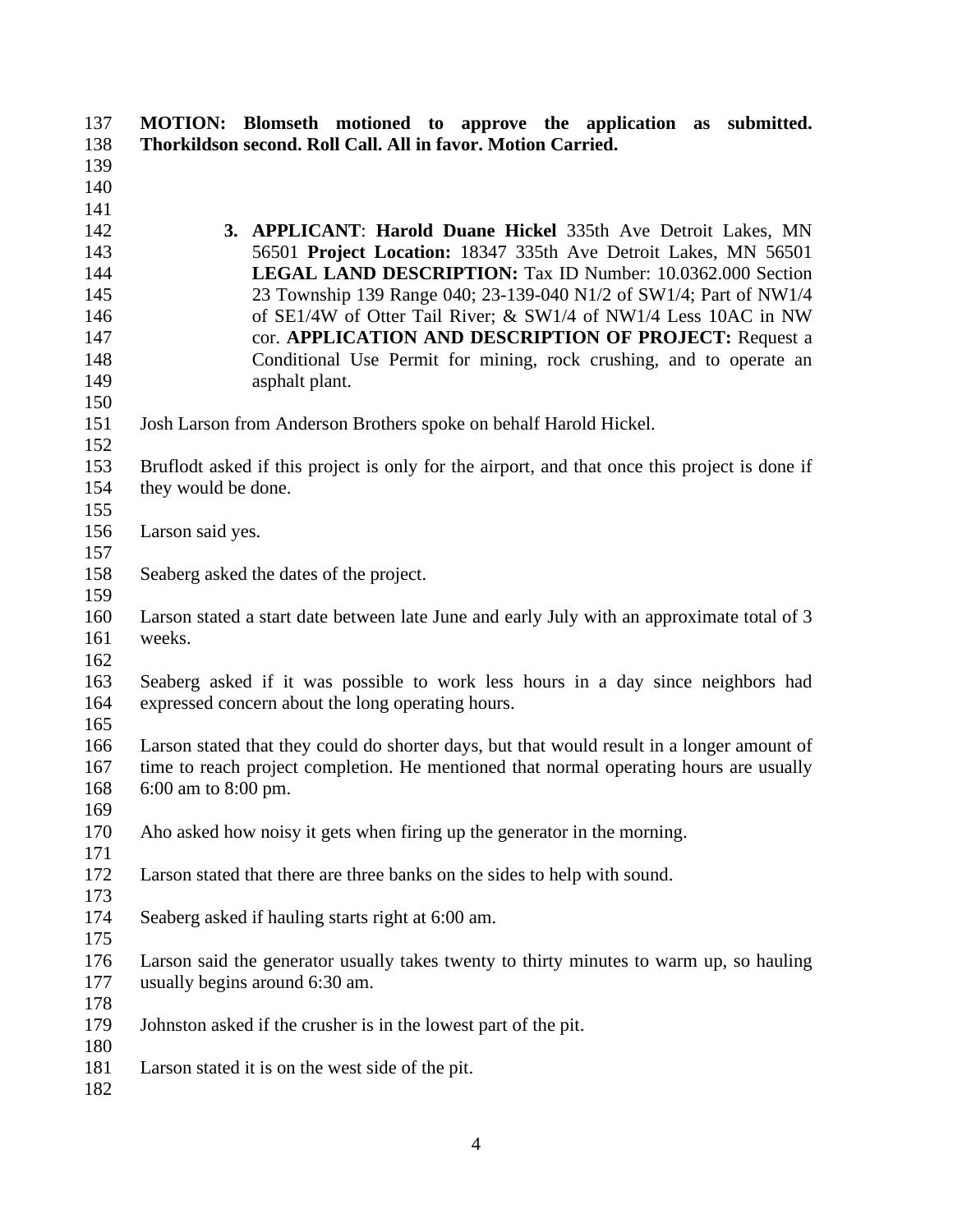| 183<br>184        | Merritt asked how far they will be mining from the groundwater table.                                                                                  |  |  |
|-------------------|--------------------------------------------------------------------------------------------------------------------------------------------------------|--|--|
| 185               | Josh said they are 11' above the groundwater table.                                                                                                    |  |  |
| 186<br>187        | Merritt asked when the crushing begins.                                                                                                                |  |  |
| 188<br>189<br>190 | Larson stated it will begin approximately the last week in June from 6:00 am to 8:00 pm.                                                               |  |  |
| 191<br>192        | Jena Jones via Teams Meeting asked if the permit is limited only to the time of the<br>project.                                                        |  |  |
| 193<br>194<br>195 | Bruflodt said it was limited to the airport project only.                                                                                              |  |  |
| 196<br>197        | Jones asked if the pit closes once the airport project is complete.                                                                                    |  |  |
| 198<br>199<br>200 | Bruflodt stated that road construction projects do not require permits. Therefore, if a road<br>construction project developed it could reopen.        |  |  |
| 201<br>202        | Jones questioned if the pit has ever been used for asphalt before.                                                                                     |  |  |
| 203<br>204        | Larson stated that it has been used for asphalt at least three times in the last five years.                                                           |  |  |
| 205<br>206        | Jones asked if this permit was requested because it is not a highway project.                                                                          |  |  |
| 207<br>208        | Bruflodt said that is correct.                                                                                                                         |  |  |
| 209<br>210<br>211 | Tom Boock via Teams Meeting expressed concerns about the early hours, dust, and being<br>locked in the house because of dust and smell.                |  |  |
| 212<br>213<br>214 | Bruflodt reiterated the that the operating dates would only be from approximately the end<br>of June into July for an estimated period of three weeks. |  |  |
| 215<br>216        | Boock asked if anything would be done for dust control.                                                                                                |  |  |
| 217<br>218        | Knutson asked Boock if it is the hauling or the crusher that creates dust.                                                                             |  |  |
| 219<br>220        | Boock said it is the hauling.                                                                                                                          |  |  |
| 221<br>222<br>223 | Larson stated that since this is a smaller project that it would be half the volume of trucks<br>during the day.                                       |  |  |
| 224<br>225<br>226 | Boock expressed concern over the noise of the trucks downshifting and the dust they are<br>producing.                                                  |  |  |
| 227<br>228        | Boock asked the hours of operation.                                                                                                                    |  |  |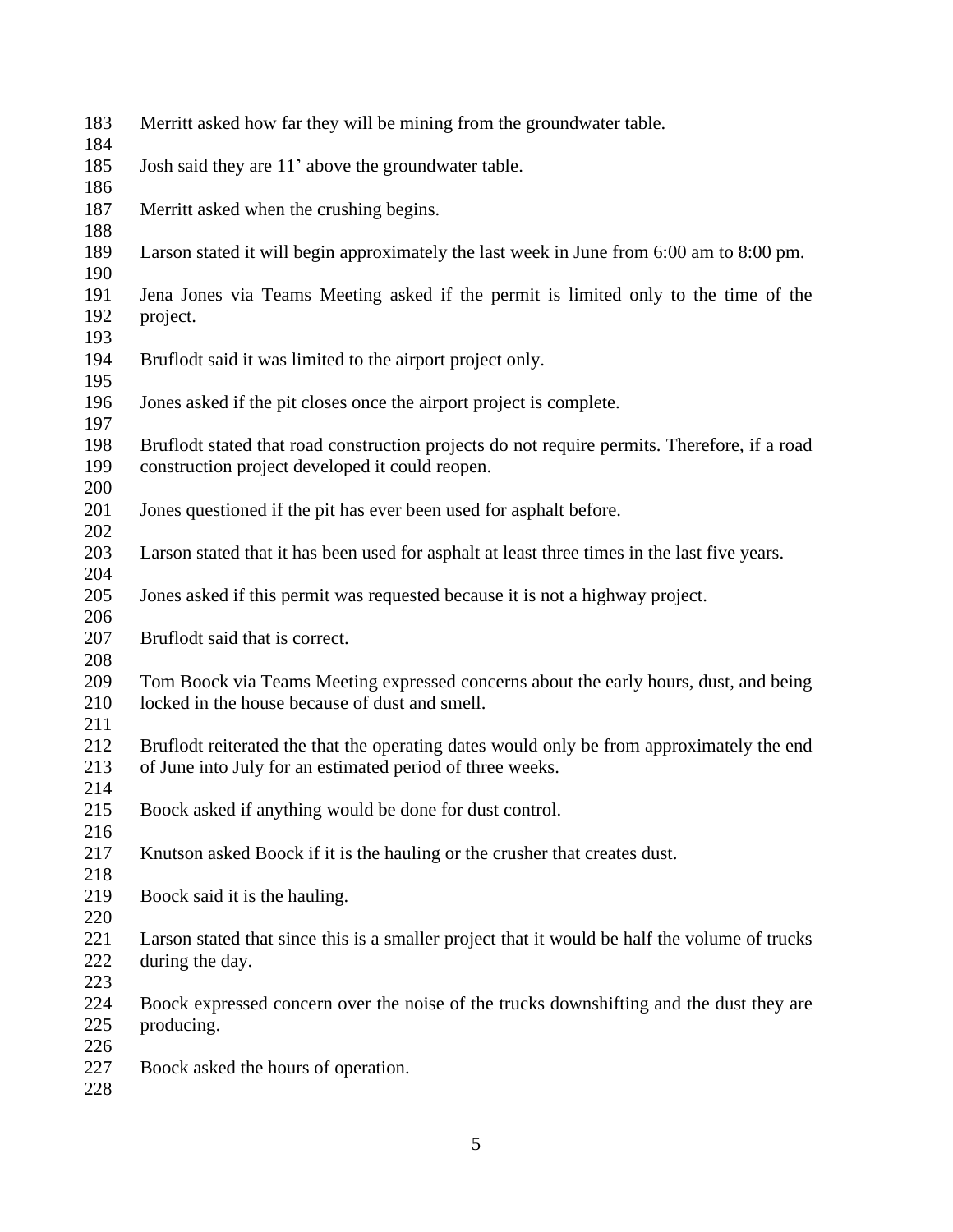| 229 | Bruflodt stated 6:00 am to 8:00 pm.                                                         |  |  |  |
|-----|---------------------------------------------------------------------------------------------|--|--|--|
| 230 |                                                                                             |  |  |  |
| 231 | Boock asked if that was six days a week.                                                    |  |  |  |
| 232 |                                                                                             |  |  |  |
| 233 | Larson said yes.                                                                            |  |  |  |
| 234 |                                                                                             |  |  |  |
| 235 | Seaberg asked Chuck Chadbourne, Chairman of Erie township if dust control would be          |  |  |  |
| 236 | the township's responsibility.                                                              |  |  |  |
| 237 |                                                                                             |  |  |  |
| 238 | Chadbourne stated that it would be the contractor's obligation.                             |  |  |  |
| 239 |                                                                                             |  |  |  |
| 240 | Johnston asked if Erie Township had met about this project.                                 |  |  |  |
| 241 |                                                                                             |  |  |  |
| 242 | Chadbourne state that there was no opposition at the town board meeting.                    |  |  |  |
| 243 |                                                                                             |  |  |  |
| 244 | Larry Shane Frank, who had sent a letter, spoke. He stated that the period requested on     |  |  |  |
| 245 | the permit is June $25th$ , $2020$ – September 1st, $2020$ . He wanted to know why it was   |  |  |  |
| 246 | approved for so long, if it is necessary to work from 6:00 am to 9:00 pm six days a week,   |  |  |  |
| 247 | why if Larson states it's a three week job that the permit needs to be so long, what is the |  |  |  |
| 248 | permit expiration if approved, who polices the business plan to makes sure signs are up     |  |  |  |
| 249 | and dust is down, and what can be done about the constant noise regarding pit operations.   |  |  |  |
| 250 |                                                                                             |  |  |  |
| 251 | Knutson stated Erie township has a pile of gravel in the pit that is permissible without a  |  |  |  |
| 252 | permit, and they can disperse it as they like.                                              |  |  |  |
| 253 |                                                                                             |  |  |  |
| 254 | Larson stated that the wide range of dates was due to the uncertainty with weather as to    |  |  |  |
|     |                                                                                             |  |  |  |
| 255 | when they would be able to start the project.                                               |  |  |  |
| 256 |                                                                                             |  |  |  |
| 257 | Bruflodt said they would make a time period stipulation.                                    |  |  |  |
| 258 |                                                                                             |  |  |  |
| 259 | Blomseth mentioned that operating the long hours during the day would allow the project     |  |  |  |
| 260 | to be completed in the three-week period.                                                   |  |  |  |
| 261 |                                                                                             |  |  |  |
| 262 | Bruflodt stated that they have never been given an expirations date, and the County         |  |  |  |
| 263 | would police the stipulations.                                                              |  |  |  |
| 264 |                                                                                             |  |  |  |
| 265 | Vareberg asked Frank if he would prefer longer hours and less days, or shorter hours and    |  |  |  |
| 266 | more days.                                                                                  |  |  |  |
| 267 |                                                                                             |  |  |  |
| 268 | Frank's preference would be for them to start early, get in, and get it done.               |  |  |  |
| 269 |                                                                                             |  |  |  |
| 270 | Boock stated a preference for them to start later, end earlier, and the amount of days to   |  |  |  |
| 271 | complete the project be longer.                                                             |  |  |  |
| 272 |                                                                                             |  |  |  |
| 273 | Merritt supports a later starting time but thought the end time could be flexible.          |  |  |  |
| 274 |                                                                                             |  |  |  |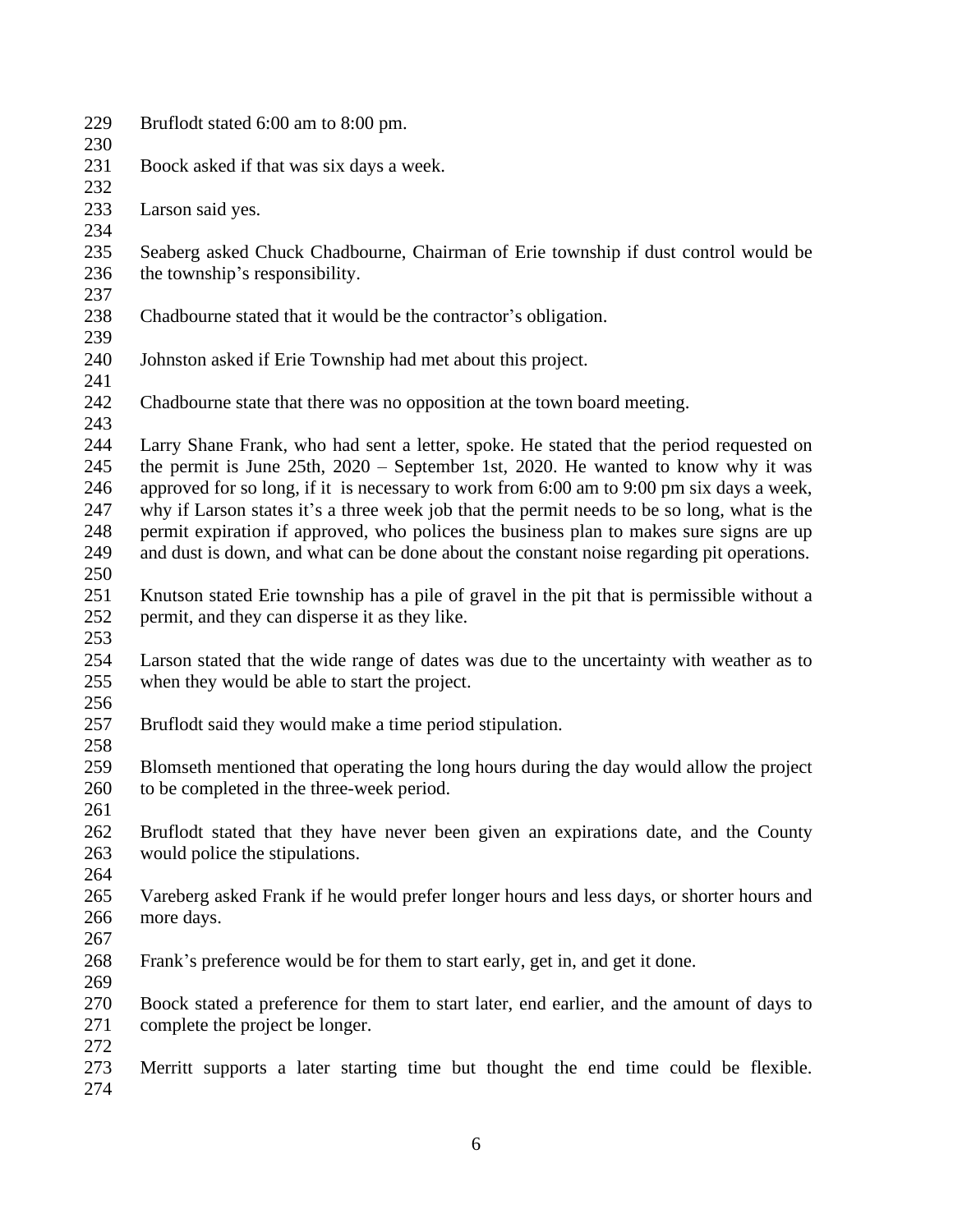Written correspondence received for the application were distributed to the Planning Commission prior to the hearing.

 **MOTION: Merritt motioned to approve the Conditional Use Permit amending the start time to 7:00 am and ending at 9:00 pm with no more than 3-1/2 weeks allowed, as well as dust control implemented. Blomseth asked for clarification on the dates should it extend the time frame. Merritt amended his motion to a four-week time period regardless of the start date. Blomseth second. Knutson asked for clarification if 7:00 am was starting time or when hauling begins. Merritt clarified starting operations at 7:00 am. Roll Call. Moritz, Johnston, Blomseth, Aho, Bestge, Thorkildson, Merritt all in favor; Seaberg opposed. Motion Carried.**

## **Zoning Ordinance Amendments:**

- **1.** Chapter 5, Section 2, Letter R (current letter R will become letter S); Front yard setback averaging.
- Knutson commented that this was standard practice at one point in time.

## **Motion: Blomseth motioned to approve as submitted. Seaberg second. Roll Call. All in favor. Motion Carried.**

- 
- 

**2.** Chapter 3, Section 8, Letter B – Setback Averaging (Eliminate plus 20')

 Vareberg stated that while Becker County's set back averaging has included the plus 20' rule. The DNR uses average only.

 Merritt stated to the best of his knowledge that there has never been a time where they DNR has considered adding the plus 20' rule.

 Steve Lindow from Ponsford spoke regarding his opposition of this proposal. He expressed that he wants the water in Becker County to stay clear. He stated that the plus 20' allows more space to slow down pollutants, and that by removing the plus 20' will affect water quality and slow down conformity. Lindow also stated that he does not want mitigation examples removed from the ordinance. He suggested instead to add additional examples of mitigation.

 Vareberg stated that when you require someone to put in French drains, they are not easily removed. If you ask someone to plant native plants, they rarely get planted, or they get sprayed or mowed. Vareberg stated the goal is to make it easier and more likely someone will complete their mitigation project.

Lindow said that is an enforcement issue that he feels the County should be enforcing.

 Bruflodt said that Counties cannot afford to enforce it, but they do the best they can, and trust that people will do what they say. He stated Becker County does not give out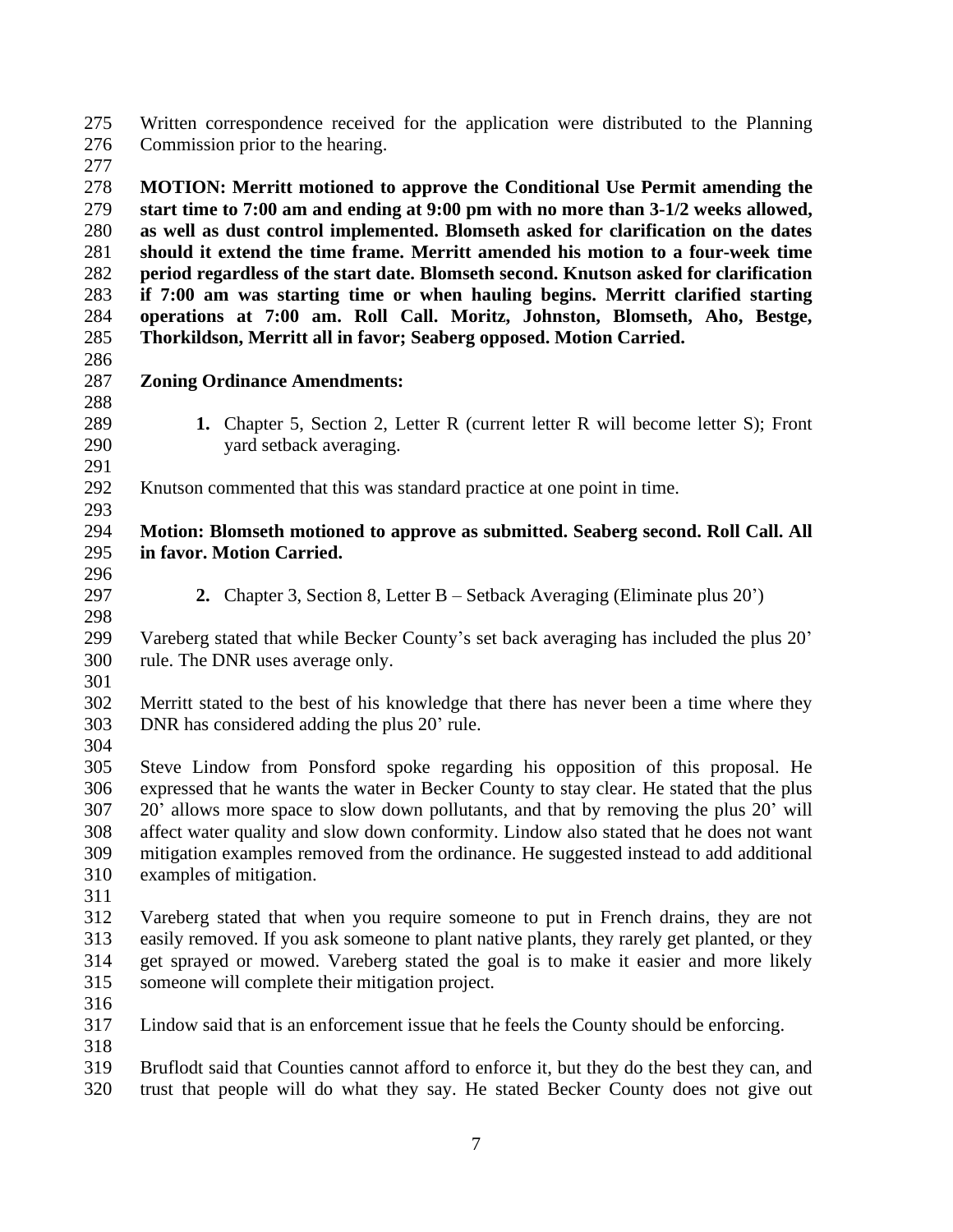- variances lightly, and never without mitigation. He also stated that if a person does not mitigate, the County can require them to remove the structure.
- 

 Jennifer Thompson with COLA and Island Lake Association spoke and agreed that mitigation is hard to police. She would like to see mitigation options listed differently, but not removed. Thompson also asked if instead a person could be required to be back as far as the furthest structure on the neighboring lot.

- 
- Knutson commented that the plus 20' should never have been implemented, and that averaging is a DNR regulation. He stated that non-conforming lots will never be conforming.
- 
- Thompson said that eliminating plus 20' would be reverting to a minimum standard. She also stated that she does not want the mitigation list deleted but would rather prefer it expanded.
- 
- Thorkildson asked if both neighbors are non-conforming, but the middle lot is conforming, will they still have to meet the setback.
- 
- Vareberg said no, they could still move up, but that it could be possible to be conforming and still unable to meet the lake and front setback.
- 
- Knutson reiterated that non-conforming lots will never be brought to conformity. He said this existing ordinance is penalizing the residents. He stated that the city of Detroit Lakes does not use this setback.
- 
- Chuck Becker spoke in support of keeping the ordinance the way it is written with the plus 20'.
- 
- Knutson stated that keeping the plus 20' creates a hardship to the people and it is costly to spend money on variances that may not get approved.
- Becker said the hardship to the lakes is a permanent issue, and that instead of removing the plus 20', asked that each situation be reviewed as a case-by-case basis.
- Adam Mortenson asked for a possible modification instead of a removal.
- 
- Written correspondence received for the amendment was distributed to the Planning Commission prior to the hearing.
- 
- **MOTION: Thorkildson motioned to approve the amendment as submitted. Blomseth second. Roll Call. Moritz, Seaberg, Johnston, Blomseth, Aho, Bestge, Thorkildson all in favor. Merritt opposed. Motion carried.**
- **3.** Chapter 5, Table 5-4 and Chapter 7, Section 2 Storage structure limitations.
-